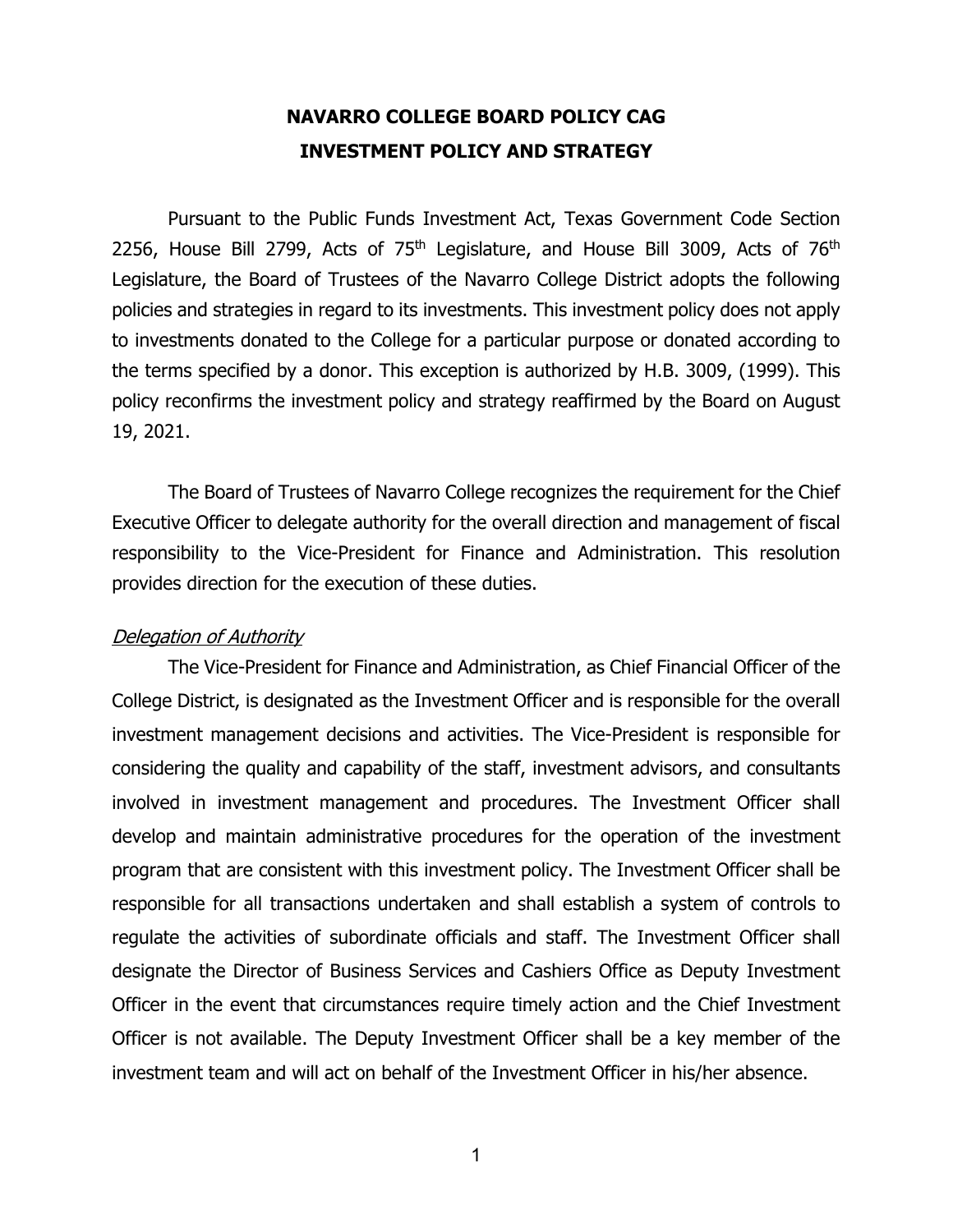No officer or designee may engage in an investment transaction except as provided under the terms of this policy. The policy will be established by the Investment Officer and recommended by the President to the Board of Trustees for final approval. This authority is effective until rescinded by the Board of Trustees or until the termination of employment.

#### Scope

This investment policy applies to all the financial assets and funds held by the Navarro College District. Navarro College consolidates its funds into one investment fund for investment purposes for efficiency and maximum investment opportunity. These funds are defined in Navarro College's Annual Financial Report and include:

Educational and General Fund, Debt Service Fund, Plant Fund, Auxiliary Fund, Agency Fund, Student Financial Aid Funds, and any other funds held by Navarro College unless specifically exempted by the Board of Trustees and this policy.

#### **OBJECTIVES**

#### Safety

Safety of principal is the foremost objective of the investment program. Investments shall be undertaken in a manner that seeks to ensure the preservation of capital in the overall portfolio.

### Risk

There are various types of investment risks faced by the College's portfolio. In compliance with Governmental Accounting Standards Board (GASB) Statement 40, the College addresses these various types of risk.

#### Custodial Risk

Custodial Risk is defined as deposits that are uninsured and either (a) uncollateralized or collateralized but not in the government's name or (b) investments that are uninsured and unregistered.

In accordance with the collateralization policy for deposits and certificates of deposit, all of Navarro College's investments are fully collateralized by FDIC insurance,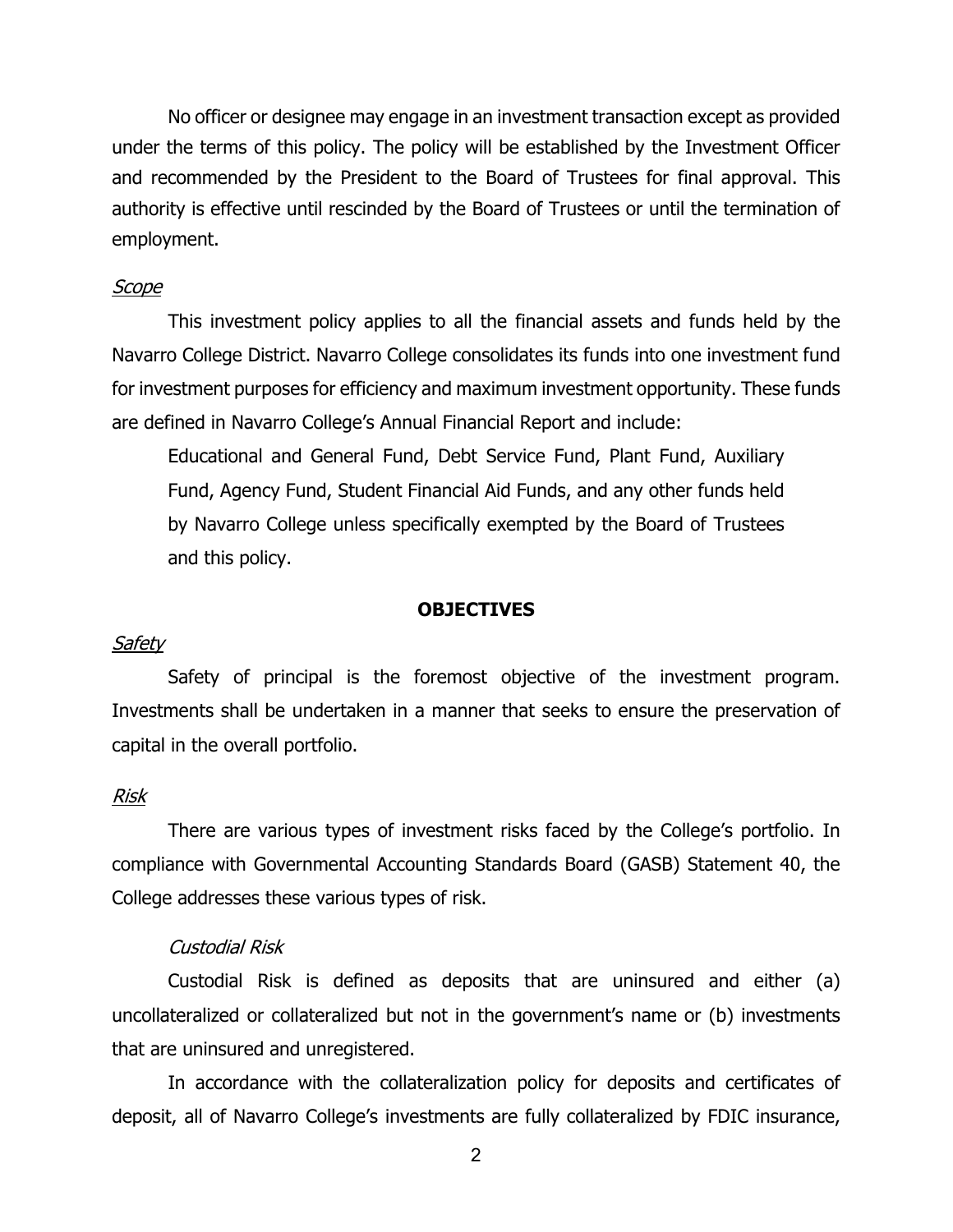pledged securities, letters of credit, and/or a surety bond in the name of the College District.

## Credit Risk

Credit Risk is the risk of loss due to the failure of the security or backer to perform due diligence. In order to disclose credit risk, credit ratings from a national statistical organization will be reported on the year-end investment report. Obligations of or guaranteed by the U.S. Government do not require disclosure of credit quality. Certificates of Deposit are fully collateralized and do not require a credit risk rating. If an investment is unrated, that fact must be disclosed.

## Concentration of Credit Risk

In accordance with GASB 40, governments need to disclose by amount and issues any concentration in one issuer that represents five percent (5%) or more of the total assets in the portfolio for that business activity.

Investments issued or explicitly guaranteed by the U.S. Government and investments in mutual funds or pools are excluded. Navarro College's auditors classify short-term Certificates of Deposit as "Deposits" that do not require disclosure. Long-term Certificates of Deposit are fully collateralized and do not require disclosure.

### Interest Rate Risk

Navarro College needs to disclose the interest rate sensitivity of its investments. Individual investment maturities will be listed in the investment report, and a Maturity Schedule will be presented for the Navarro College Board of Trustees' review in the quarterly investment report. Variable interest rate instruments are discouraged since these items are highly sensitive to interest rate changes. In addition, maturities of investments generally should be five years or less.

### Liquidity

The investment portfolio shall remain sufficiently liquid to meet all operating requirements that may be reasonably anticipated. This is accomplished by structuring the portfolio so that securities mature concurrent with cash needs to meet anticipated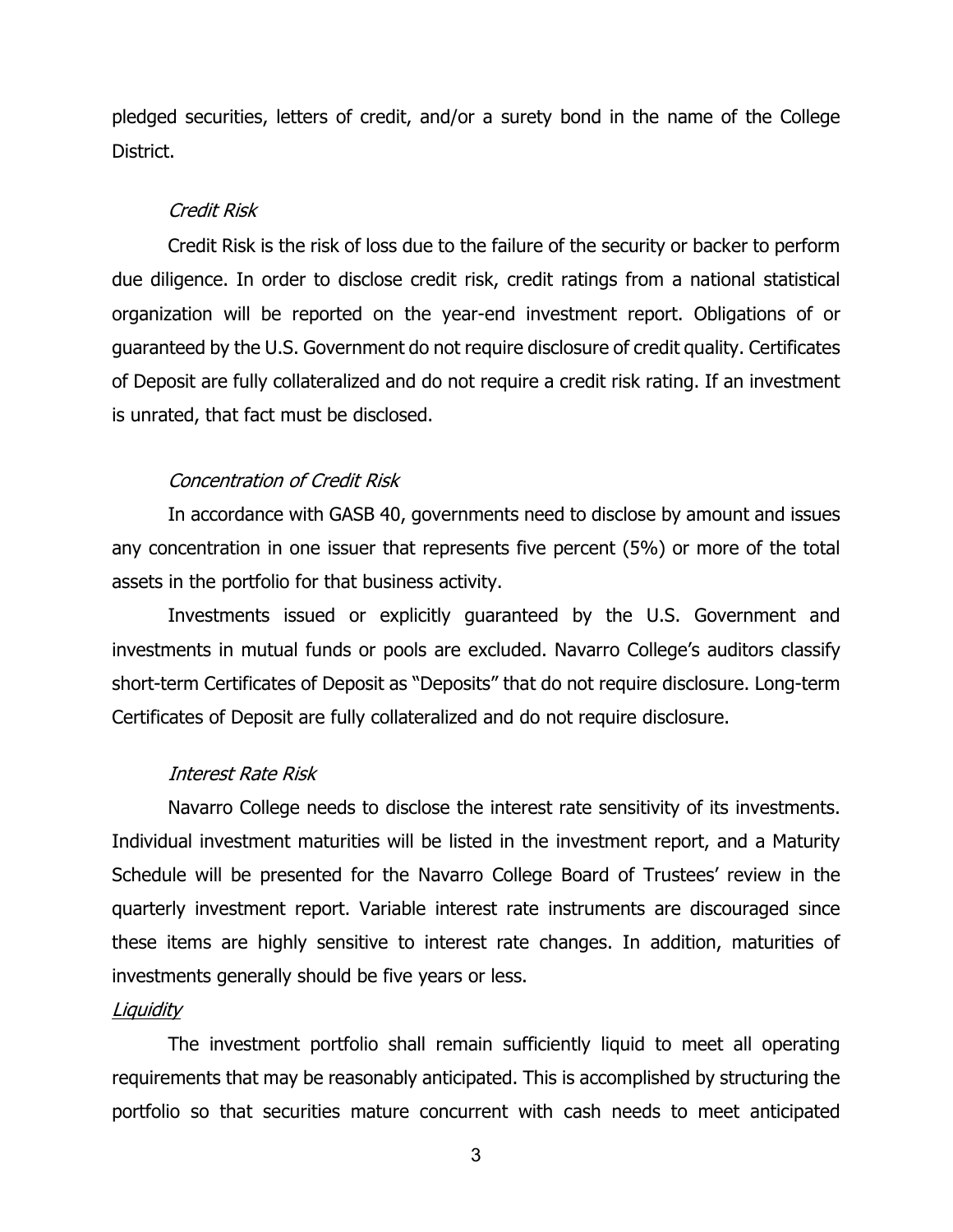demands. Since all possible cash demands cannot be anticipated, the portfolio should consist largely of securities with active secondary or resale markets.

#### Yield

The investment portfolio shall be designed with the objective of attaining a market rate of return throughout budgetary and economic cycles, taking into account the investment risk constraints and liquidity needs. Return on investment is of least importance compared to the safety and liquidity objectives described above. The core of investments is limited to relatively low-risk securities in anticipation of earning a fair return relative to the risk being assumed. Securities shall not be sold prior to maturity, with the following exceptions:

a declining credit security could be sold early to minimize loss of principal; a security swap would improve the quality, yield, or target duration in the portfolio, or liquidity needs of the portfolio require that the security be sold.

## **INTERNAL CONTROL PROCEDURES**

Internal control is the process by which Navarro College's Board of Trustees and management obtain reasonable assurance as to achievement of specified objectives. It consists of interrelated components, with integrity, ethical values, competence, and the control environment serving as the foundation for establishing objectives, risk assessment, information systems, control procedures, communication, managing change, and monitoring.

#### Prudence

The standard of prudence to be used by investment officials shall be the "prudent person" standard and shall be applied in the context of managing an overall portfolio. Investment officers, acting in accordance with procedures and this investment policy and exercising due diligence, shall be relieved of personal responsibility for an individual security's credit risk or market price changes, provided that deviations from expectations are reported in a timely fashion and the liquidity and sale of securities are carried out in accordance with the terms of this policy.

4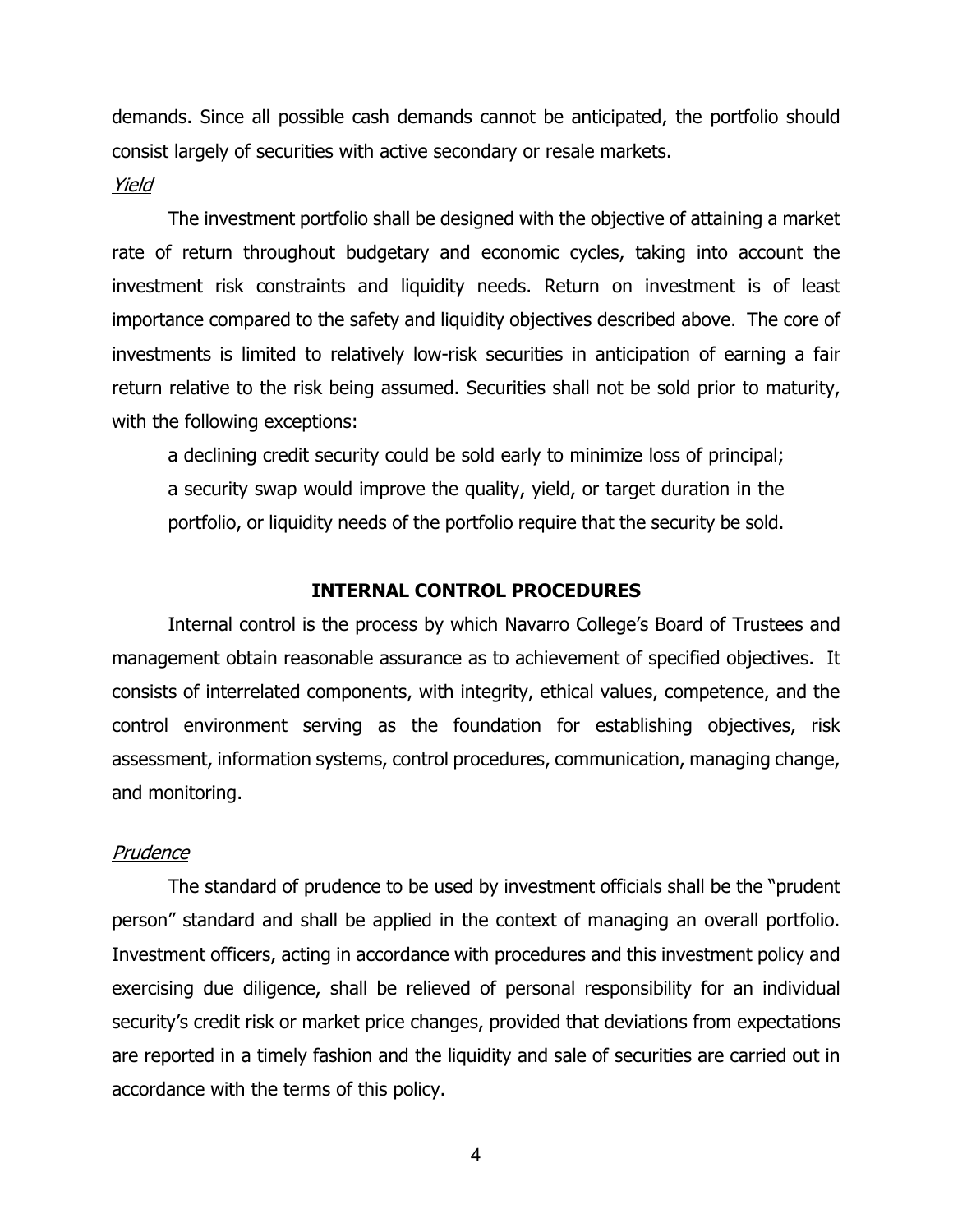Investments shall be made with the judgment and care, under circumstances then prevailing, that persons of prudence, discretion. and intelligence exercise in the management of their own affairs, not for speculation, but for investment, considering the probable safety of their capital as well as the probable income to be derived.

## Ethics and Conflicts of Interest

Officers and employees involved in the investment process shall refrain from personal business activity that could conflict with the proper execution and management of the investment program or that could impair the ability to make impartial decisions. Employees and investment officials shall disclose any material interests in financial institutions with which they conduct business. They shall further disclose any personal financial/investment positions that could be related to the performance of the investment portfolio. Employees and officers shall refrain from undertaking personal investment transactions with the same individual with whom business is conducted on behalf of their entity. An investment officer who has a personal business relationship with any entity seeking to sell an investment to Navarro College or who is related in the second degree by marriage (affinity) or blood relations (consanguinity) to an individual seeking to sell an investment to Navarro College is required to file a statement disclosing the relationship with the Texas Ethics Commission and the Navarro College Board of Trustees.

## Delegation of Authority

Authority to manage the investment program is granted to the Vice-President for Finance and Administration, and derived responsibility for the operation of the investment program is hereby delegated to the Investment Officer. No person may engage in an investment transaction except as provided under the terms of this policy and its procedures. The Investment Officer shall be responsible for all transactions undertaken and shall establish a system of controls to regulate the activities of subordinate officials.

#### Quality and Capability of Investment Management: Training

Each member of the Board of Trustees, the President, and the investment officers shall attend at least one training session, provided by the Texas Higher Education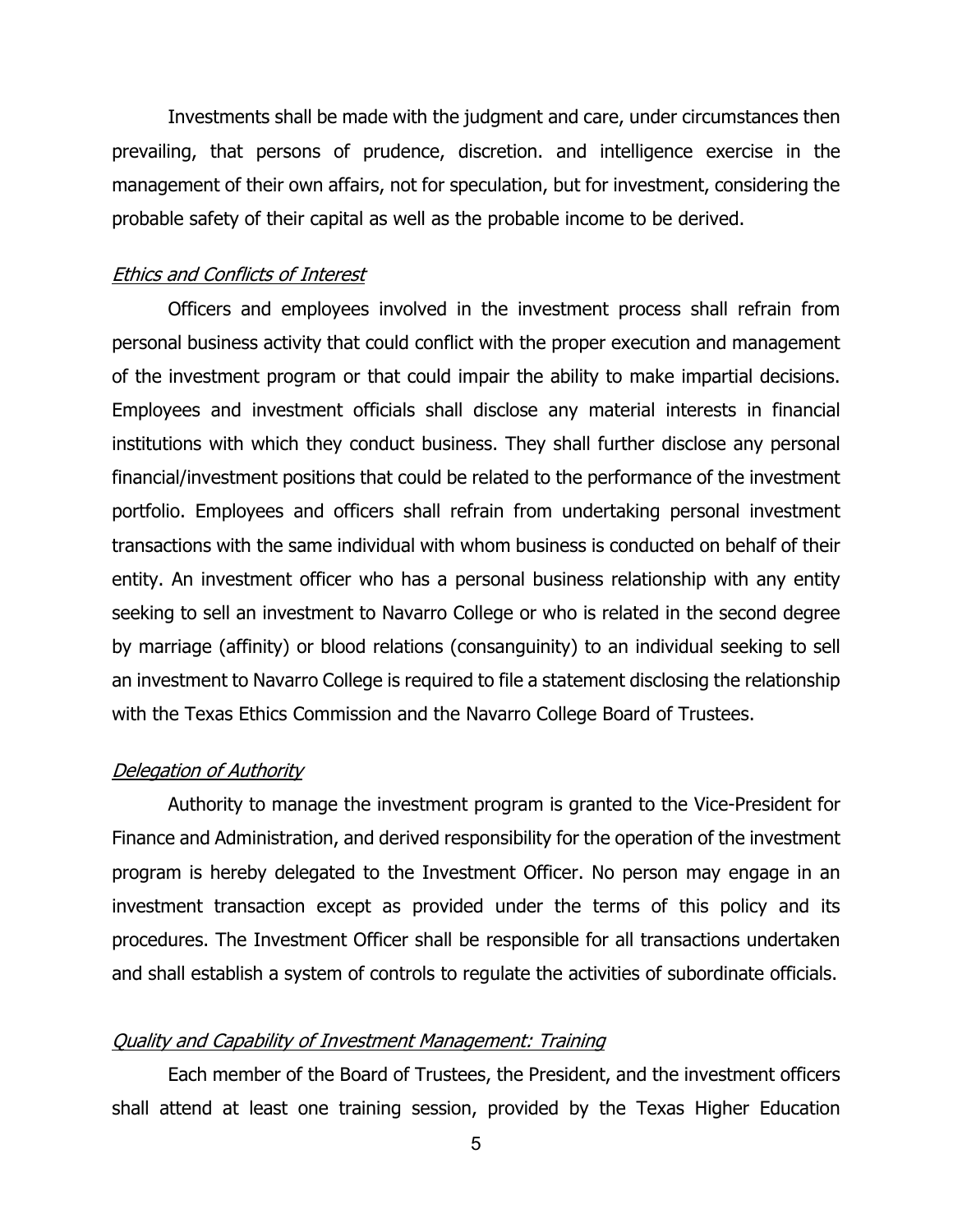Coordinating Board, relating to the person's responsibilities under the Public Funds Investment Act, within six months after taking office or assuming duties. The training must include education in investment controls, security risks, market risks, and compliance with the Public Funds Investment Act.

The investment officers shall attend a training session not less than once in a twoyear period and may receive training from any independent source such as Texas Higher Education Coordinating Board, other governmental agencies, or non-profit organizations. The investment officers shall prepare a report on the Public Funds Investment Act and deliver it to the Board no later than the 180<sup>th</sup> day after the last day of each regular session of the legislature.

## **SAFEKEEPING AND CUSTODY**

## Authorized Financial Dealer and Institution

A list will be maintained of financial institutions authorized to provide investment services. In addition, a list will be maintained of approved security broker/dealers selected by credit worthiness. These may include "primary" dealers or regional dealers. An annual review of the financial condition and registration of qualified bidders will be conducted.

Community National Bank and Trust will be the College's primary dealer for purchase of securities. The College will solicit at least three (3) competitive quotes when it purchases Certificates of Deposit and similar investments. The primary depository bank has provided a "floor" rate for these investments. Competitive rates will be solicited by telephone from at least two other financial institutions before a Certificate or similar investment is purchased. A bid file will be maintained of those bids. The institution providing the best rate in the opinion of the investment officers will be selected.

The Investment Officer is responsible for establishing and maintaining an internal control structure designed to ensure that the assets of Navarro College are protected from loss, theft or misuse. The internal control structure shall be designed to provide reasonable assurance that these objectives are met. The concept of reasonable assurance recognizes that (1) the cost of the control should not exceed the benefits likely to be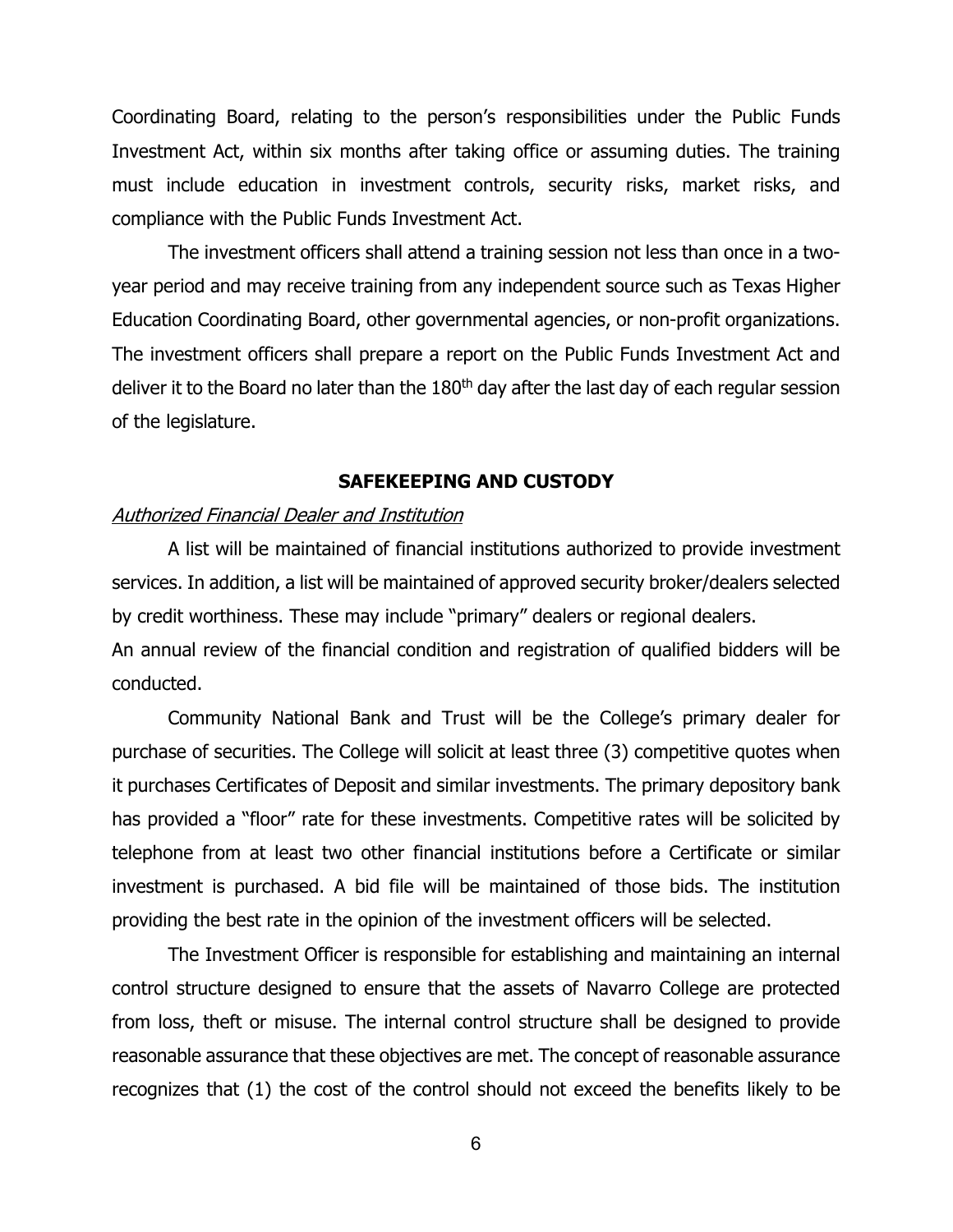derived, and (2) the valuation of costs and benefits requires estimates and judgments by management.

Accordingly, the President shall establish a process of annual independent review by an external auditor to assure compliance with policies and procedures. The internal controls shall address the following points:

- a. Control of collusion. Collusion is a situation in which two or more employees are working in conjunction to defraud their employer.
- b. Separation of transaction authority from accounting and record keeping. By separating the person who authorizes or performs the transaction from the people who record or otherwise account for the transaction, a separation of duties is achieved. All investment transactions, with the exception of investment pools and mutual funds, will be settled on a delivery-versuspayment basis.
- c. Custodial safekeeping. Securities purchased from any bank or dealer, including appropriate collateral (as defined by State law), shall be placed with an independent third party for custodial safekeeping.
- d. Avoidance of physical delivery securities. Book entry securities are much easier to transfer and account for since actual delivery of a document never takes place. Delivered securities must be properly safeguarded against loss or destruction. The potential for fraud and loss increases with physically delivered securities.

e.Clear delegation of authority to subordinate staff members. Subordinate staff members must have a clear understanding of their authority and responsibilities to avoid improper action. Clear delegation of authority also preserves the internal control structure that is contingent on the various staff positions and their respective responsibilities.

## **SUITABLE AND AUTHORIZED INVESTMENTS**

## Investment Types

The following investments will be permitted by this policy: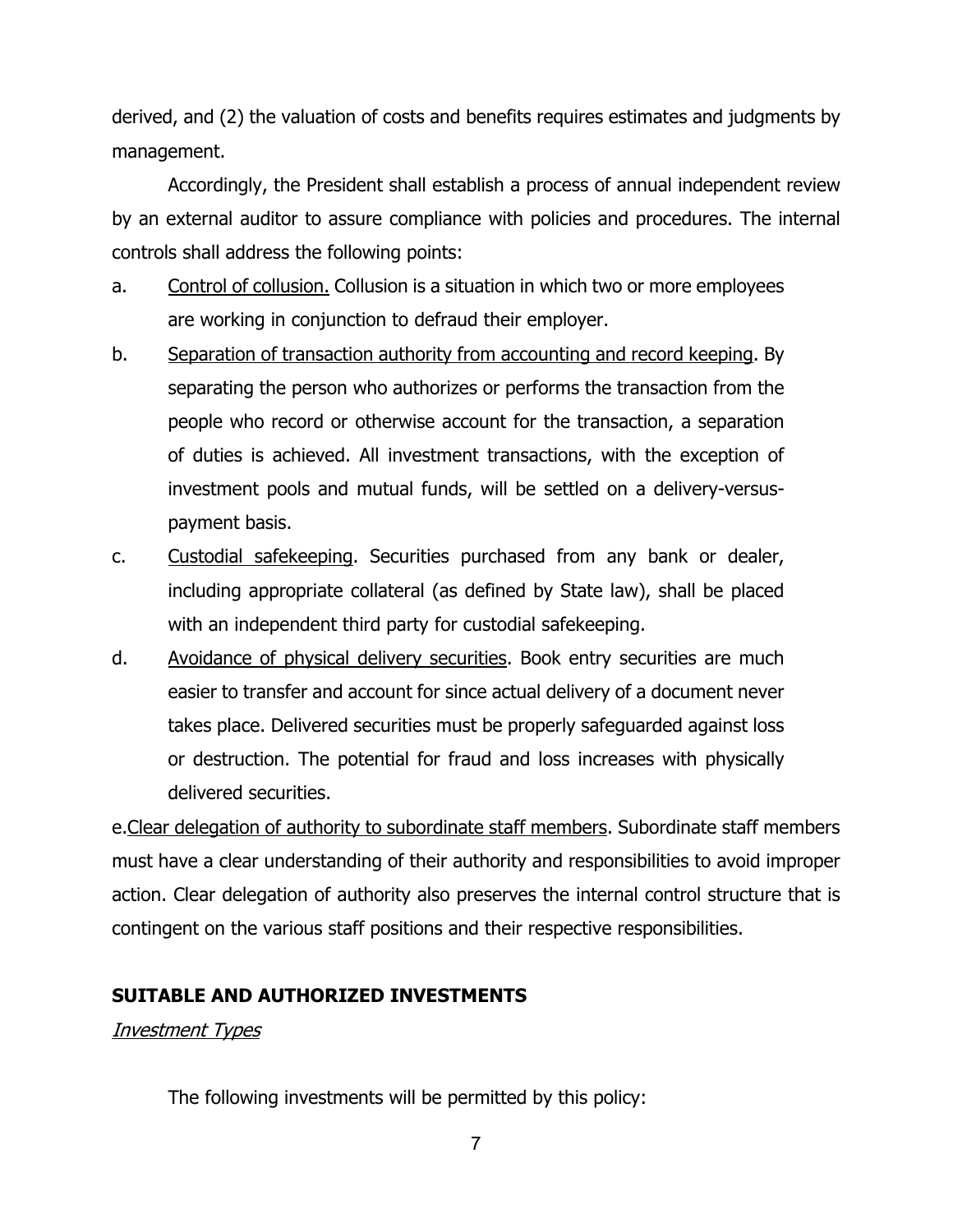- a. U.S. Government obligations such as Treasury Bills, Treasury Notes, Treasury Bonds, Discount Notes and Debentures
- b. U.S. Government agency obligations such as Farm Credit System, Farmers Home Administration, Federal Home Loan Bank, Federal Home Loan Mortgage Corporation, Government National Mortgage Association, Small Business Administration, Student Loan Marketing Association; and Tennessee Valley Authority
- c. Certificates of deposit
- d. Savings and loan association deposits
- e. Prime commercial paper that has a stated maturity of 270 days or less and is rated not less than A-1 or P-1 by at least two nationally recognized credit rating agencies
- f. Investment-grade obligations of state and local governments and public authorities
- g. Texas local government investment pools, as defined by the Public Funds Investment Act - specifically, Texas TERM Local Government Investment Pool
- h. Investment pools such as TexPool, operated by the Texas Comptroller's Office, and Lone Star, operated by the Texas Association of School Boards. These investment pools must meet the requirements of Section 2256.06 of the Public Funds Investment Act and must be rated AAA or AAA-M by at least one nationally recognized rating service.
- i. Fully collateralized direct repurchase agreements, with a defined termination date, secured by obligations of the United States or its agencies and instrumentalities. These shall be pledged to the District, held in the District's name, and deposited at the time the investment is made with the District or with a third party selected and approved by the District.
- j. Money Market Mutual funds that: 1) are registered and regulated by the Securities and Exchange Commission, 2) have a dollar-weighted average stated maturity of 90 days or less, 3) seek to maintain a net asset value of \$1.00 per share, and 4) are rated AAA by at least one nationally recognized rating service.
- k. Money Market Accounts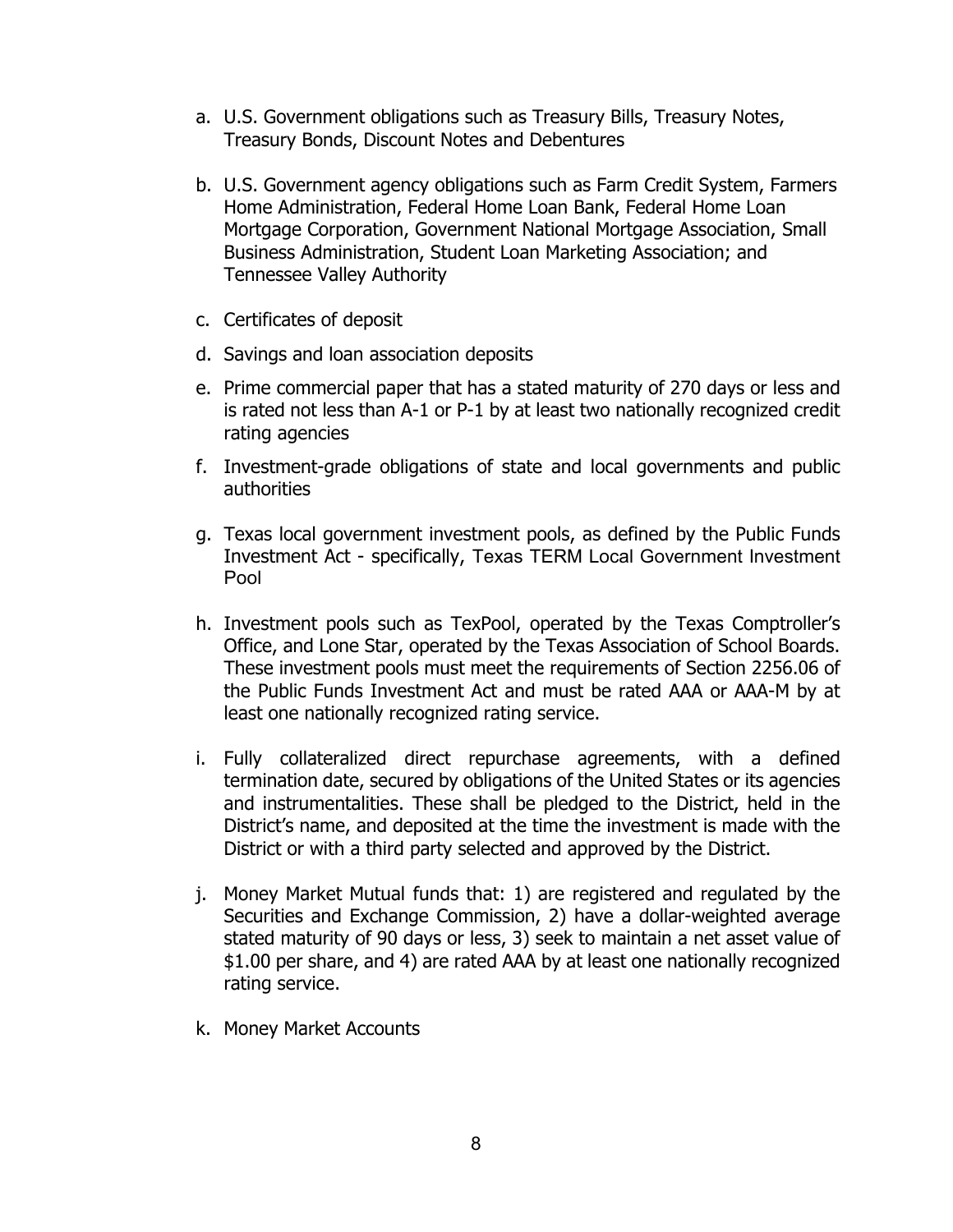The following investments are not authorized by this policy:

- Obligations whose payments represent the coupon payments on the outstanding principal balance of the underlying mortgage-backed security collateral and pay no principal
- Obligations whose payments represent the principal stream of cash flow from the underlying mortgage-backed security collateral and bear no interest
- Collateralized mortgage obligations that have a stated final maturity date of greater than 10 years

Collateralized mortgage obligations, the interest rate of which is determined by an index that adjusts to opposite to the changes in a market index

## **Collateralization**

In accordance with state law, full collateralization will be required on certificates of deposit and cash held in the College's depository bank. Collateralization of certificates of deposit and cash balances will be in accordance with Chapter 2257 of Vernon's Texas Codes Annotated. The total value of eligible collateral to secure the College's deposit of public funds must be in an amount not less than the amount of public funds increased by the amount of any accrued interest. The value of investment security shall be its market value.

Investment securities to collateralize deposits of Navarro College shall be U.S. Government debt obligations, U.S. Agency debt obligations, State of Texas, local municipalities and district debt obligations. All investment securities will be held at the Federal Reserve Bank, the Federal Home Loan Bank or at a third-party bank as approved by the College.

All substitution of security collateral shall be approved by the Vice-President for Finance and Administration and/or the Comptroller Director of Business Services and Cashiers Office.

In accordance with H.B. 3459, the College requires the collateral pledged on mortgage-backed securities pledged to the District be in an amount of not less than 110% of the market value of the securities.

9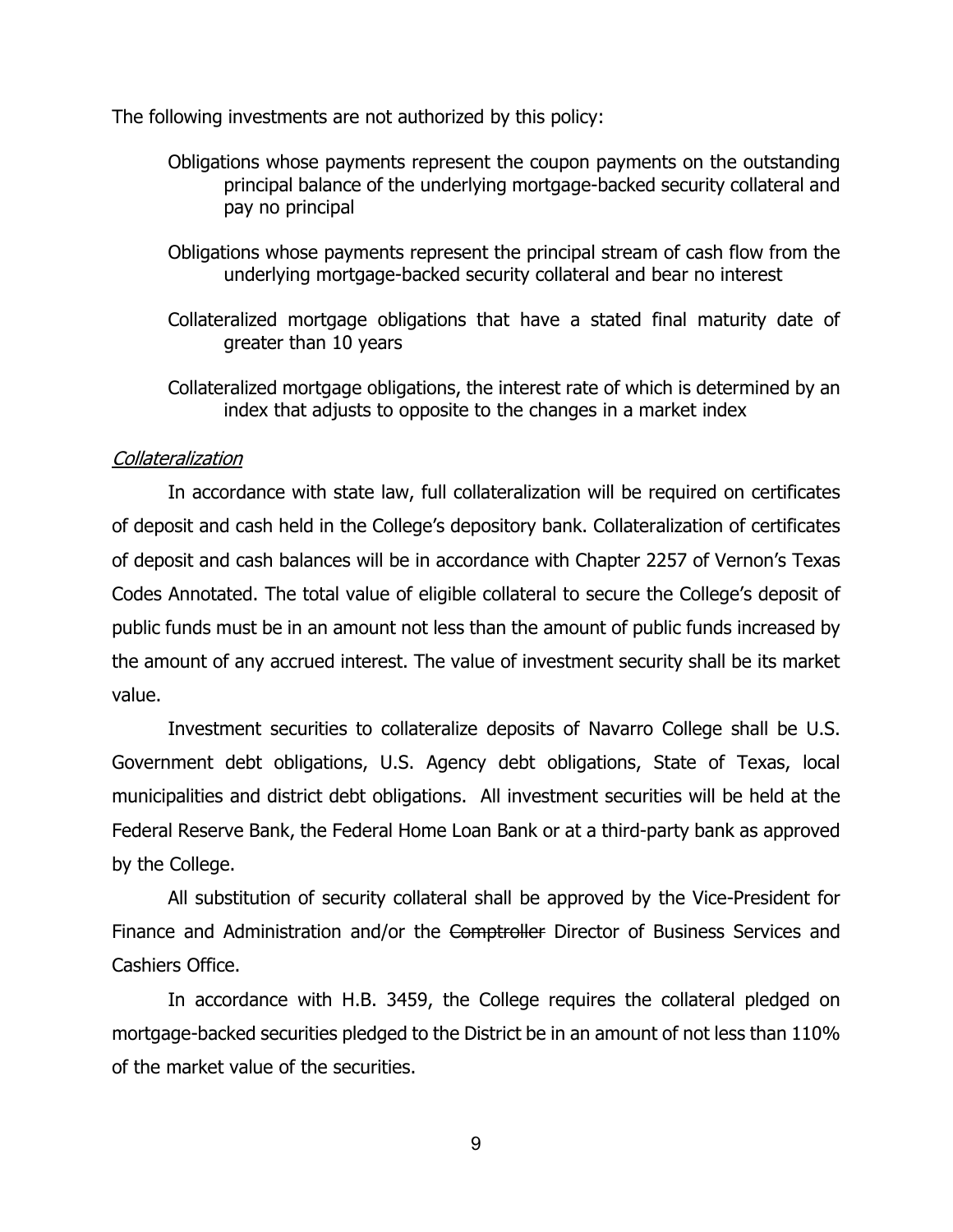Navarro College depository banks shall maintain a separate, accurate and complete record relating to pledged investment securities, deposits of public funds and transactions related to each pledged investment security. It is the College's responsibility to inform the depository banks of any significant change in the amount of activity of its deposits.

According to Section 2257.048 of the Government code, a security interest arises out of a depository's bank pledge at the time that the custodian identifies the pledge of the security on its books and records and issues the trust receipt.

## **INVESTMENT STRATEGY**

#### **Diversification**

The investments will be diversified by security type and maturity. The buy and sell decisions in regard to investments entered into the portfolio will be made by the investment team. The investment team shall be composed of the Vice-President for Finance and Administration and the Comptroller Director of Business Services and Cashiers Office.

Buy and sell decisions will be influenced primarily by cash flow in each of the respective funds listed previously. The fundamental investment strategy of Navarro College will be to buy an investment and hold it until its maturity. However, because of changes in market conditions and changes in anticipated cash flow, there may be instances where decisions will need to be made to liquidate the investment prior to its maturity.

When the investment team makes decisions in regard to purchasing securities for the portfolio, the team must interpret the interest rate cycle and may choose to make relatively long-term purchases for the purpose of "locking in" a favorable interest rate or may choose to make shorter term purchases if they anticipate interest rates to be more favorable in the future.

The investment team is given the responsibility for putting into place an investment portfolio that serves the College's financial requirements and also attempts to protect the College against market condition changes. It is the intent of this document to give the

10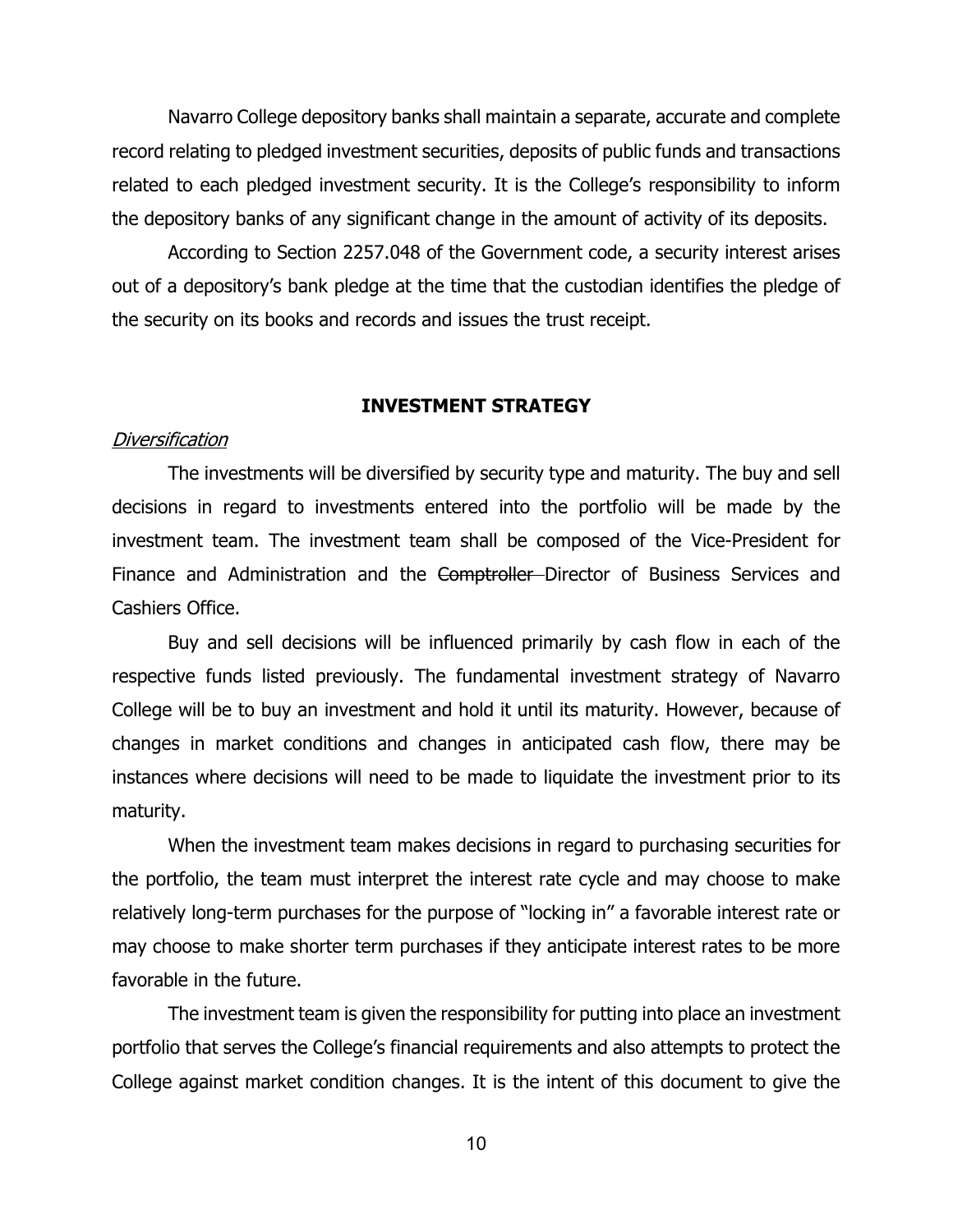investment team the latitude to purchase investments within the scope outlined and to change strategies within the confines of the stated objectives of this policy.

## Maximum Maturities

Navarro College will normally limit final maturities on any securities to five years or less. To the extent possible, Navarro College will attempt to match its investments with anticipated cash flow requirements. Unless matched to a specific cash flow, Navarro College will not directly invest in securities maturing more than five (5) years from the date of purchase. The Investment Officer will analyze each fund and determine what the appropriate average weighted maturity of the portfolio should be.

The following funds will require investments that are shorter term in maturity. These funds will require investments that generally mature in one year or less:

> Educational and General Fund Plant Fund Auxiliary Enterprises Fund Agency Fund

Smaller amounts of the above funds may be invested for longer than one year if this investment is consistent with cash flow requirements. The following funds will normally allow for maturities of longer than one year:

## Debt Service Fund Student Financial Aid Fund

The Investment Officer will provide for a diversified maturity schedule for all investments. In addition, diversification of security types, i.e. Federal Home Loan Mortgage Notes, U. S. Treasury Bills, etc., is required. For Agency securities, normally no more than 10 percent (10%) of the total portfolio shall be in one type of security issued by one agency. There is no restriction on U.S. Treasury Notes.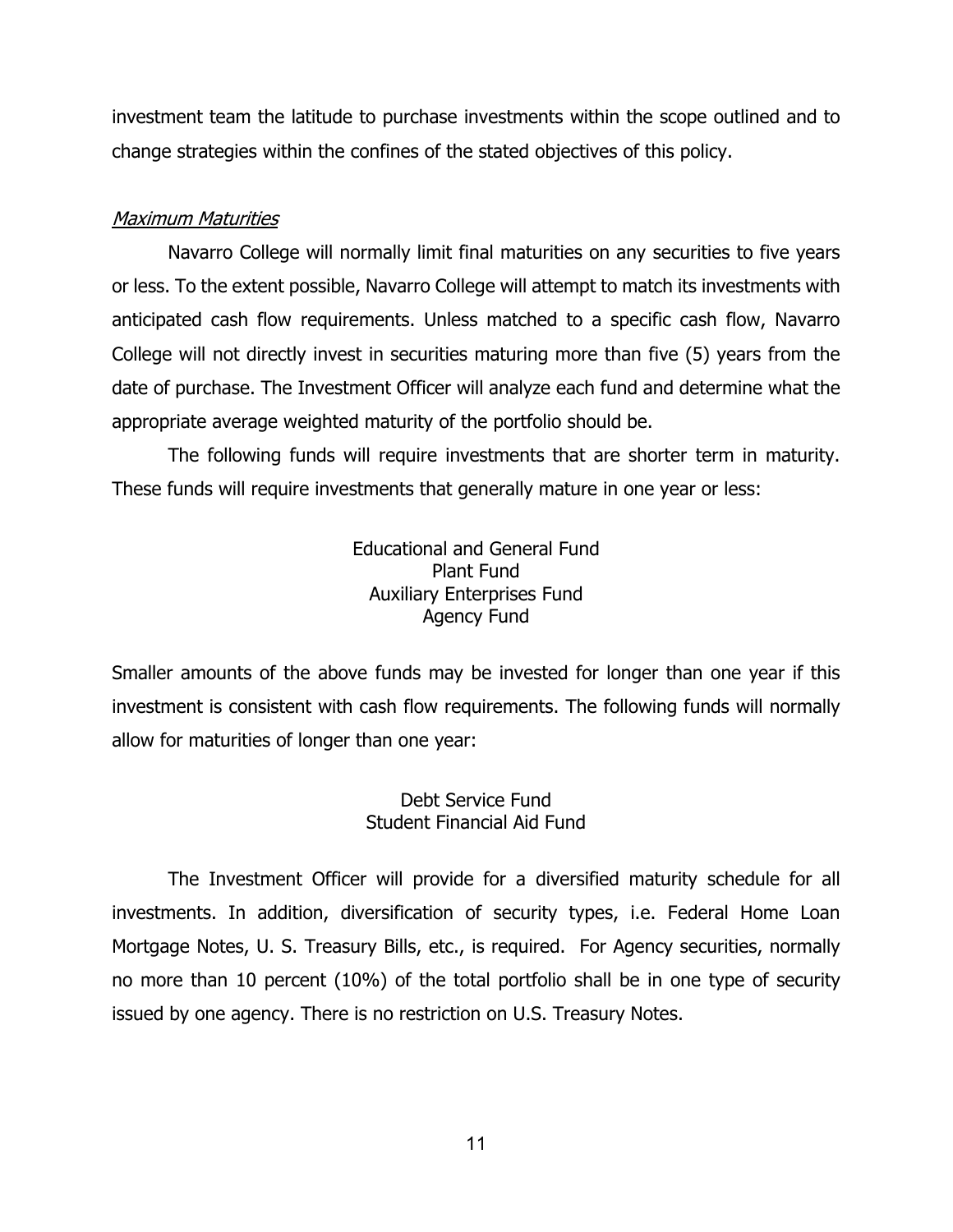## **REPORTING**

## Methods

The Investment Officer shall prepare an investment report at least quarterly, including a succinct management summary that provides a clear picture of the status of the current investment portfolio and transactions made over the last quarter. This management summary will be prepared in a manner that will allow Navarro College to ascertain whether investment activities during the reporting period have conformed to the investment policy. The report should be provided to the President and the Board of Trustees. The report must:

- a. describe in detail the investment position of Navarro College on the date of the report;
- b. be prepared jointly by all investment officers of Navarro College;
- c. be signed by the Investment Officer and Deputy Investment Officer;
- d. contain a summary statement of each pooled fund group that includes the:
	- 1. beginning market value for the reporting period;
	- 2. additions and changes to market value during the period;
	- 3. ending market value for the period;
- e. state the book value and market value of each separately invested asset that has a maturity date;
- f. state the account or fund or pooled group fund for which each individual investment was acquired;
- g. state the compliance of the investment portfolio with Navarro College's investment policy, investment strategy and the provision of the Public Funds Investment Act as amended: and
- h. be posted to the Navarro College website in accordance with State Auditor's Office requirements.

In accordance with H.B. 2799, there will be a formal annual review of the quarterly reports by an independent auditor, with results reported to the governing body. The auditors should also report assurances regarding compliance with the Public Funds Investment Act.